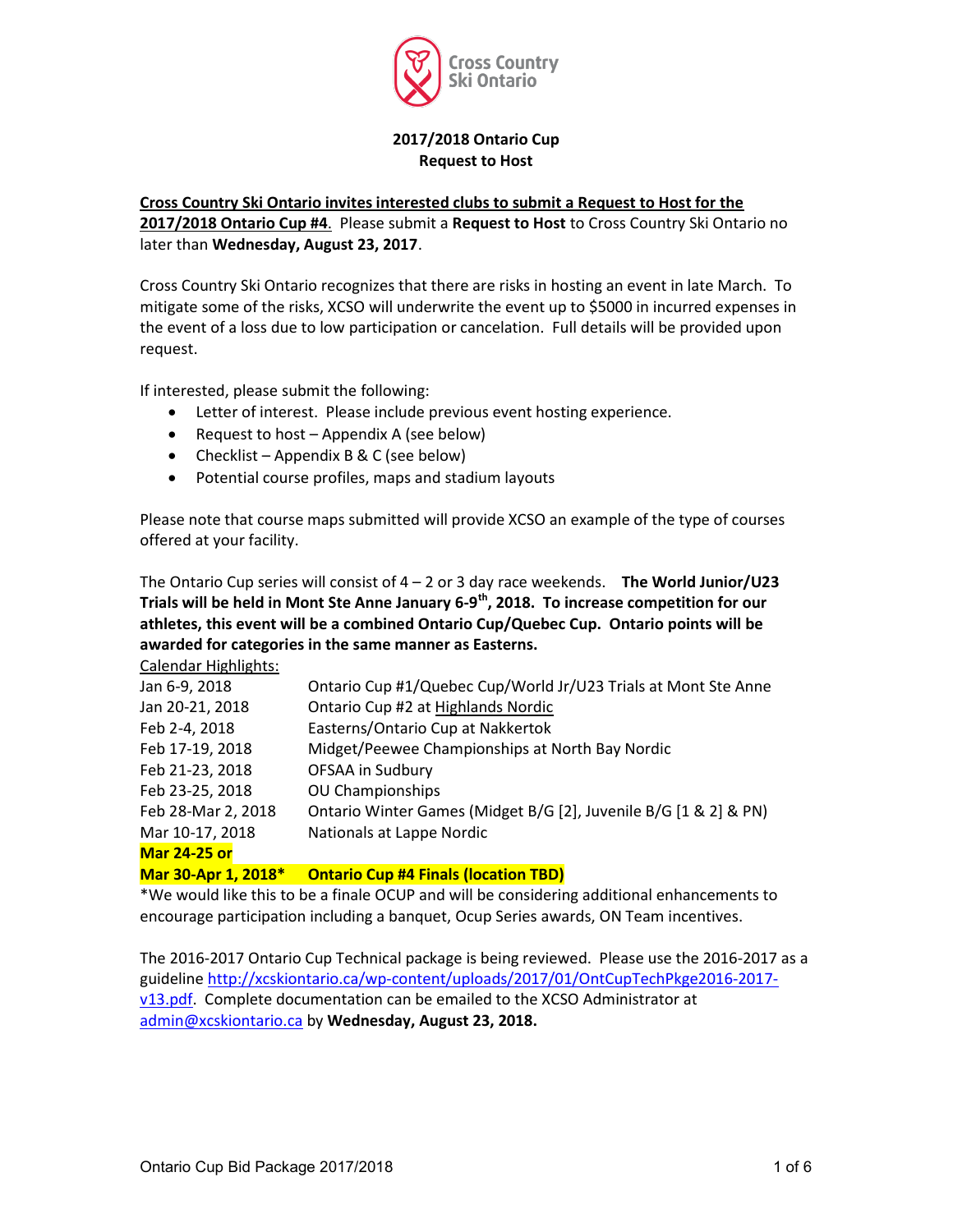

# REQUEST TO HOST

# APPENDIX B: REQUEST TO HOST

Name of Club:

Dates able to host (in order of preference):

1. 2.

XCSO will choose the format and technique. Are there any formats which your site cannot accommodate? If yes, please indicate here:

Location/Venue: Back up Location:

Contact Information: Please provide major officials contact information below

| <b>Position</b>       | Name | <b>Email</b> | Phone | <b>Official</b><br>Level |
|-----------------------|------|--------------|-------|--------------------------|
|                       |      |              |       |                          |
| Organizing            |      |              |       |                          |
| Committee Chair       |      |              |       |                          |
| Chief of              |      |              |       |                          |
| Competition           |      |              |       |                          |
| Chief of Timing       |      |              |       |                          |
| Competition           |      |              |       |                          |
| Secretary             |      |              |       |                          |
| <b>Chief of Start</b> |      |              |       |                          |
| Chief of Finish       |      |              |       |                          |
| Chief of Stadium      |      |              |       |                          |

## APPENDIX C: CHECKLIST OF CRITERIA HOSTING ONTARIO CUP RACES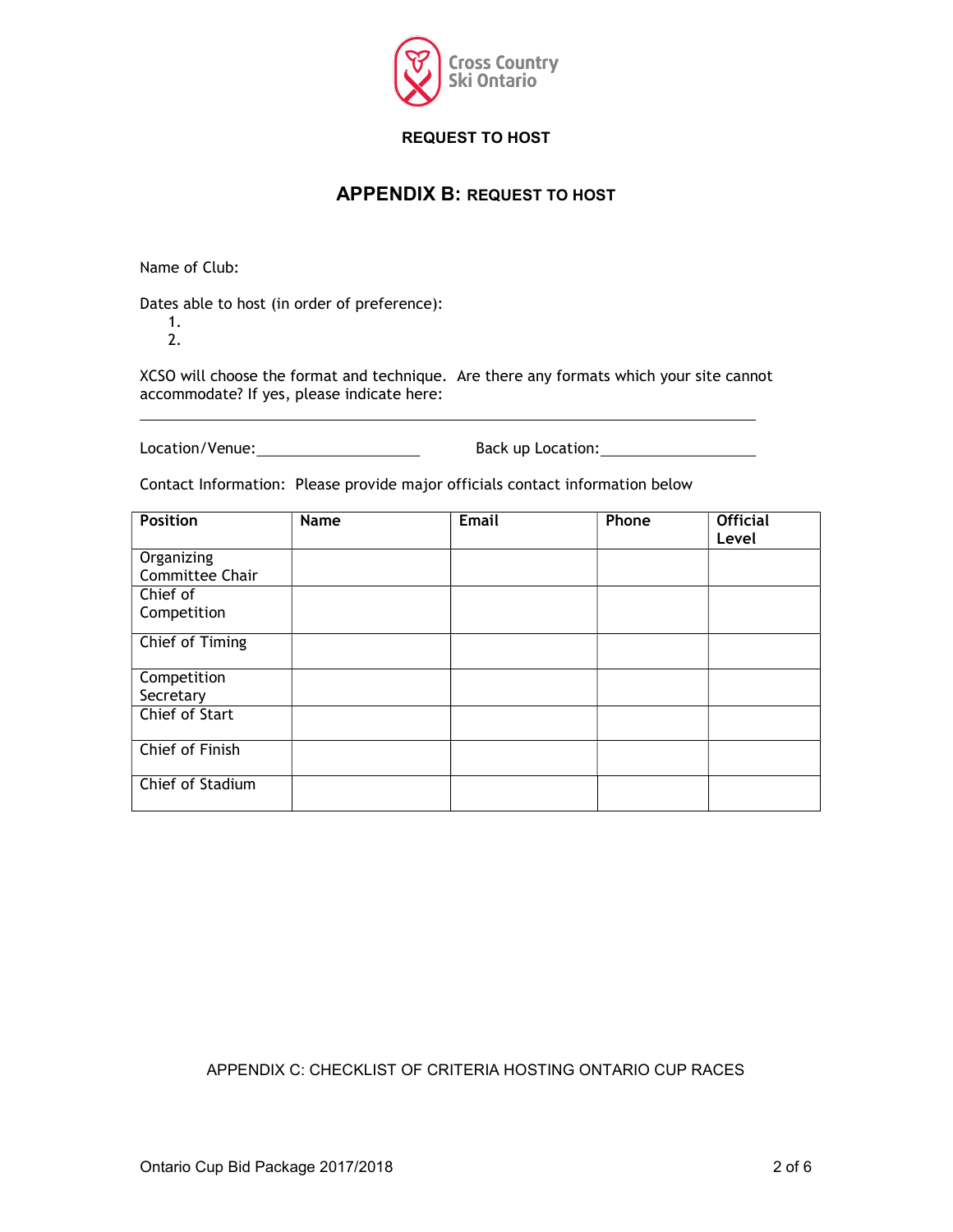

Please read over the check list to help your organization to determine if your facility is capable of hosting an Ontario Cup race*. I<u>tems not checked must have a solution</u>* described on a separate sheet. The event organizing committee should also be totally familiar with the back up site facility named on their event "Request to Host" application.

| <b>Facilities</b>        |                          |                                                                                                                                                                            |
|--------------------------|--------------------------|----------------------------------------------------------------------------------------------------------------------------------------------------------------------------|
| <b>Host</b>              | <b>Backup</b>            |                                                                                                                                                                            |
| P.                       | Pa                       | Building with adequate heat to handle 300 +                                                                                                                                |
|                          |                          | volunteers/athletes/coaches/support staff with food services available                                                                                                     |
| ×                        | Е                        | Accessibility for ParaNordic athletes                                                                                                                                      |
| E                        | Г                        | Private change areas for male and female                                                                                                                                   |
| $\overline{\phantom{a}}$ | E.                       | Washroom in chalet and/or porta-toilets capable of handling 300+ people<br>(including wheelchair accessibility)                                                            |
| П                        | г                        | Parking for 100+ vehicles of various sizes - cars, vans and buses                                                                                                          |
| E.                       | Г                        | Potable drinking water on site (bottled or tap)                                                                                                                            |
| П                        | г                        | Private Jury room                                                                                                                                                          |
| E.                       | Г                        | Separate room for computer scoring with a door in the building (or a<br>completely separate building)                                                                      |
| П                        | г                        | Separate first aid room or examination room for privacy in the building or<br>separate building                                                                            |
|                          | <b>Waxing Facilities</b> |                                                                                                                                                                            |
| G,                       | г                        | Separate/enclosed wax 'active work zones' in the chalet or separate<br>building/tents to handle wax tables for 24 teams to wax simultaneously.                             |
| П                        | г                        | Wax areas must be well ventilated and have 200 amp plus service to handle<br>multiple irons, hot air guns and drills with outlets for each wax table as<br>specified above |
| П                        | г                        | Insulated and/or heated timing shack at finish to accommodate timing<br>volunteers                                                                                         |
| П                        | г                        | Timing hut needs to have electricity or an alternative back up source of<br>energy to run large display clocks, computers and electric beam                                |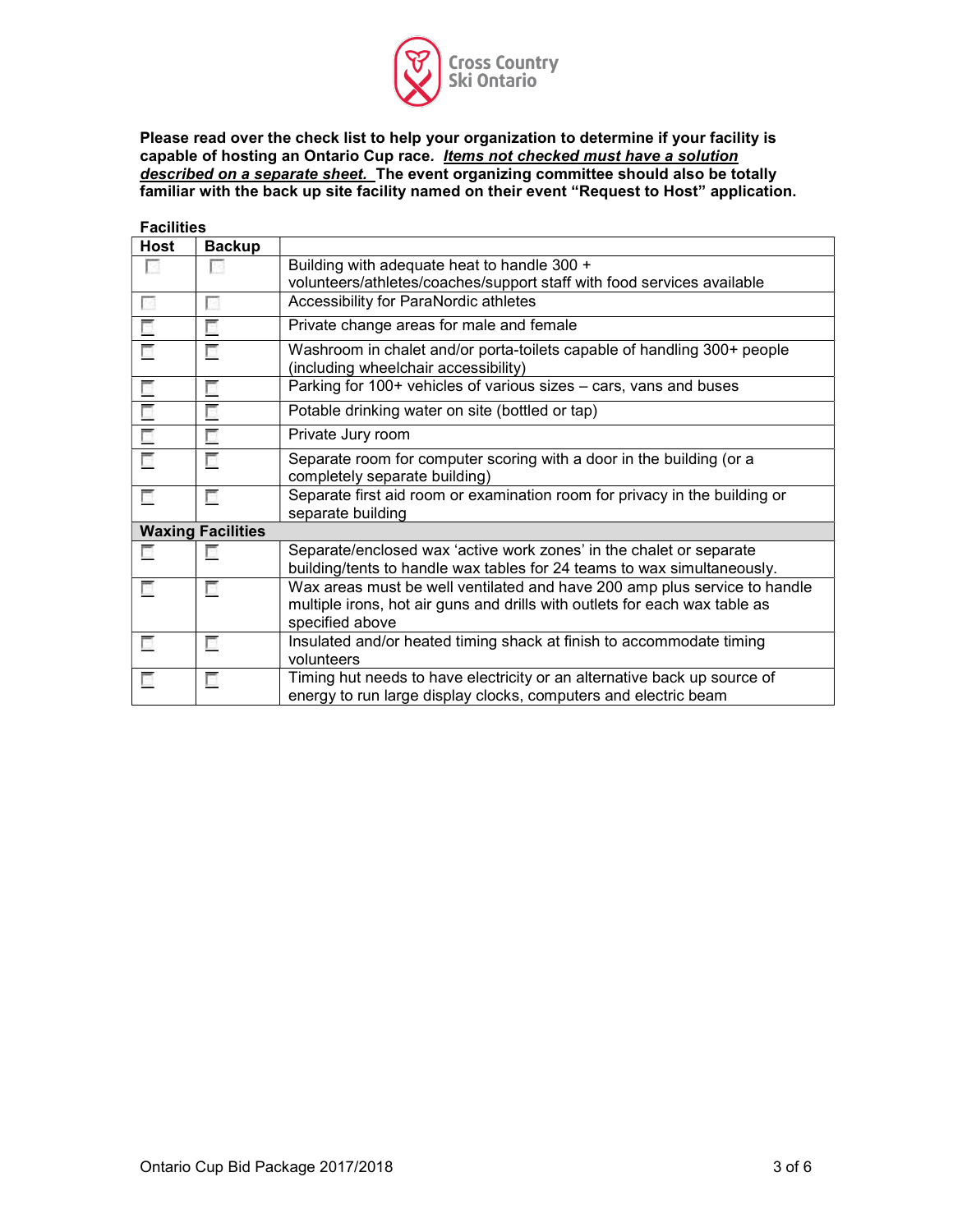

| <b>Officials</b> |               |                                                                               |  |  |  |
|------------------|---------------|-------------------------------------------------------------------------------|--|--|--|
| <b>Host</b>      | <b>Backup</b> |                                                                               |  |  |  |
| Г                |               | Level 2 Cross Country Canada Officials to support a race in the positions of  |  |  |  |
|                  |               | Chiefs of Competition, Stadium, Course and Timekeeping.                       |  |  |  |
|                  |               | Training of Level 1 and 2 officials for the remainder of the needed positions |  |  |  |
|                  |               | planned for the fall before the event (at the latest).                        |  |  |  |
| 匸                |               | Be prepared to pay all reasonable expenses for accommodation and travel for   |  |  |  |
|                  |               | the appointed Technical Delegate.                                             |  |  |  |
| 匸                |               | The host club must be fully compliant with CCC liability insurance            |  |  |  |
|                  |               | requirements.                                                                 |  |  |  |

#### Courses

| <b>Host</b> | <b>Backup</b> |                                                                                                                                                                                                                                                           |
|-------------|---------------|-----------------------------------------------------------------------------------------------------------------------------------------------------------------------------------------------------------------------------------------------------------|
|             |               | Safe and technical as stated by one third up-hills with a climb between 9% and<br>18% with some short climbs steeper than 18%, one third undulating utilizing all<br>terrain features and one third downhill demanding a versatile downhill<br>technique. |
| E.          | г             | A course profile and map for potential race course must be included with the<br>application.                                                                                                                                                              |
| E           | г             | Grooming with power tilling is mandatory, with mechanical snow moving.                                                                                                                                                                                    |
| П           | П             | Grooming for classical technique for interval start competitions, a single track is<br>to be set along the ideal skiing line of the course.                                                                                                               |
| T.          | г             | Grooming for classical technique for mass start competitions, a minimum of 4<br>tracks must be set for the first 500m and the remainder of the course may be<br>double tracked where appropriate.                                                         |
| E.          | П             | Grooming for free technique competitions must be at least 6 metres wide on<br>uphills.                                                                                                                                                                    |
| G.          | Г             | The Stadium and Courses must comply with ICR 321.2, 322.2.1 and 325.2.1.                                                                                                                                                                                  |
| П           | г             | Grooming on downhill sections with tracks: the tracks should follow the ideal<br>line of the course                                                                                                                                                       |
| E.          | г             | Course signage clearly indicating course junctions, km markers every 1km<br>indicating distance skied                                                                                                                                                     |
| п           | г             | Race distances up to 15 kilometres must have one feed station at the<br>start/finish area. Courses for distances greater than 30 kilometres are required<br>to have athlete feed access a minimum of 3 times.                                             |

#### Communication

| Host | <b>Backup</b> |                                                            |
|------|---------------|------------------------------------------------------------|
|      |               | <b>VHF or UHF frequency radios</b>                         |
|      |               | 12 radios, with chargers for overnight between event days. |

# Race Management

| <b>Host</b> | <b>Backup</b> |                                                                                                  |
|-------------|---------------|--------------------------------------------------------------------------------------------------|
|             |               | Laptop or Desktop computers (3) running Windows.                                                 |
|             |               | A laser printer(2)                                                                               |
|             |               | A photocopier.                                                                                   |
|             |               | Software – use of Zone 4 for all aspects of timing, scoring and race<br>management is mandatory. |

## Timekeeping & Results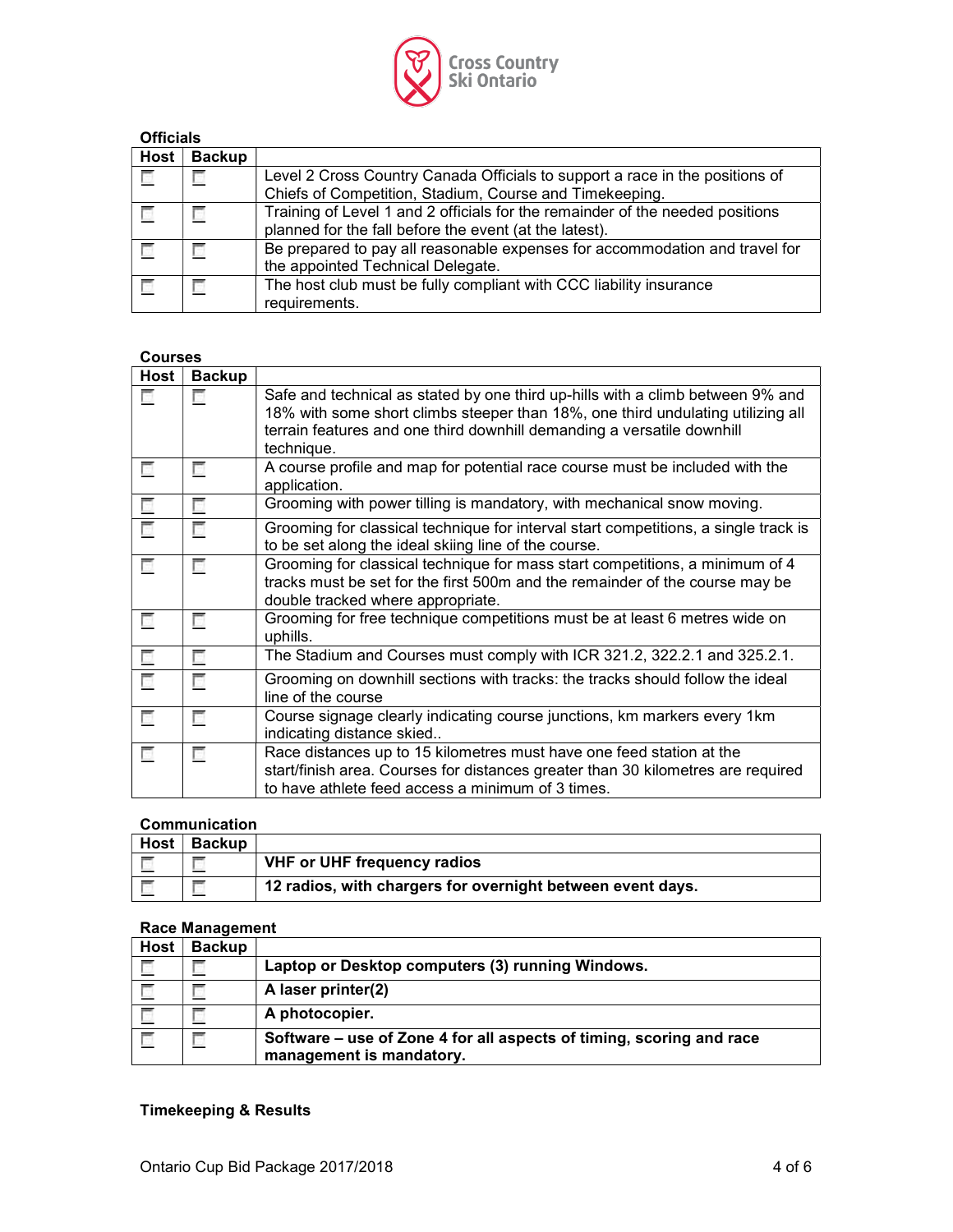

| <b>Host</b>              | <b>Backup</b> |                                                                            |
|--------------------------|---------------|----------------------------------------------------------------------------|
| $\overline{\mathcal{C}}$ |               | Electronic start gate, photo beam, and finish line camera with plunger for |
|                          |               | splits and finish compatible with Zone 4.                                  |
|                          |               | Start and/or finish display clocks.                                        |
| $\overline{\phantom{a}}$ |               | Full set of results for all age categories including university, combined  |
|                          |               | and parent categories                                                      |

#### **Community**

| $\equiv$ | Hotels and/or Motels and/or lnns to accommodate 300+ people visiting<br>the community. |
|----------|----------------------------------------------------------------------------------------|
|          | Affordable restaurants in the community                                                |
|          | Full medical facilities within short driving distance or alternative<br>solution       |